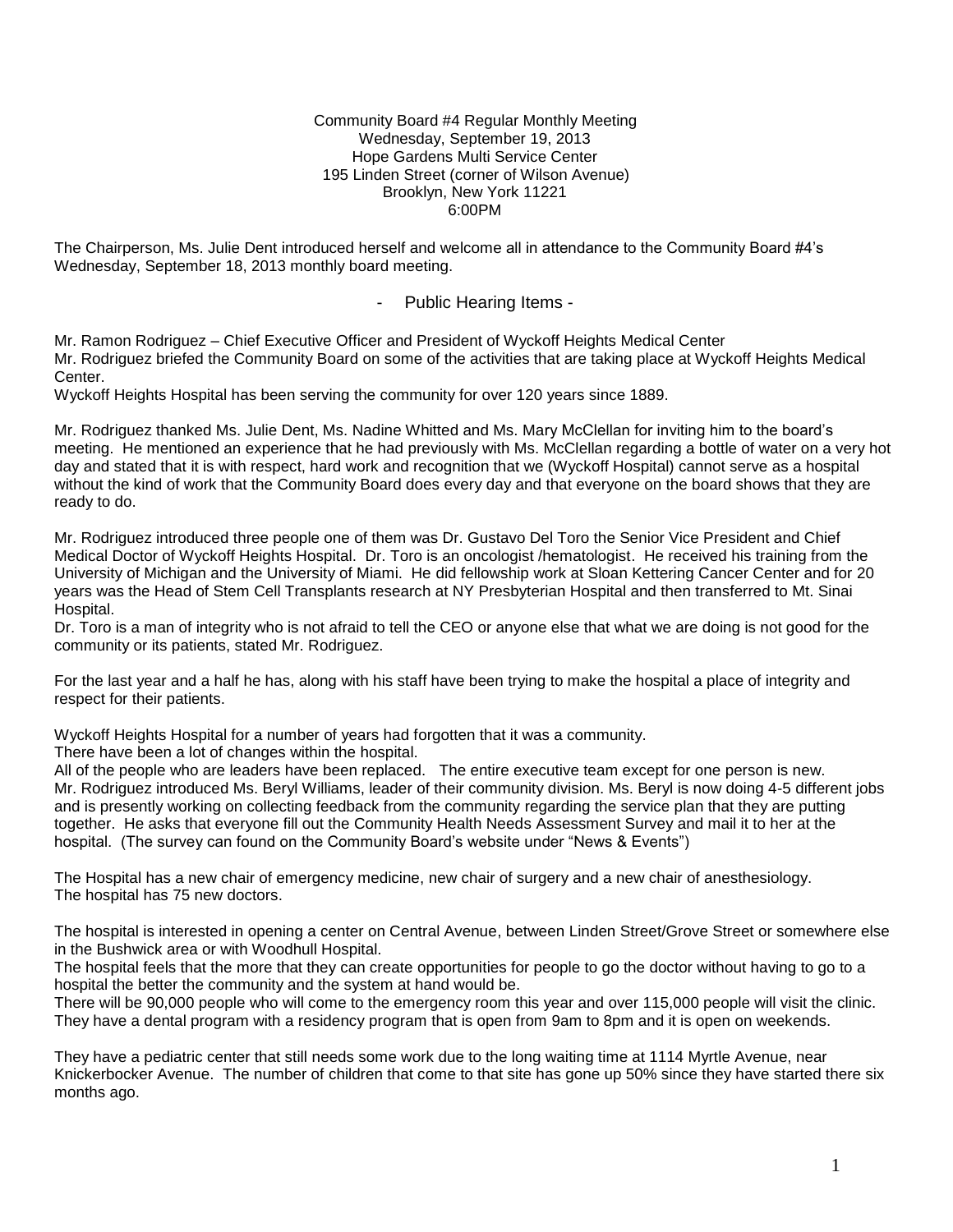The hospital has had 35-40 hospice patients at the hospital. They are working to make life more comfortable for all that come there.

Mr. Rodriguez would like to come back to the Community Board every three months to give updates on their work and progress in the community.

Questions were entertained:

Assemblywoman Elect Maritza Davila: Suggested that they be someone in the emergency area to check on the patients in order to make sure that they are not there for a long period and that they can know how their place in the line and to make sure that while they are waiting that they are OK.

Mr. Rodriguez: The hospital is working on that, his goal is to have the patient to wait no more than 30 minutes from door to the doctor.

Mr. Robert Camacho: Will there continue to be a Community Advisory Board and if so can you bring some applications for others to join?

Answer: Every two weeks he meets with his staff at town hall meetings at 6AM, 10AM and 4PM. He meets so that he does not forget who really does all the work. His next meeting will be on October 3, 2013 and letters and notices will go out regarding that matter will go out then.

Mr. Angelino Rodriguez: Felt that he was missed diagnosed as having high blood pressure. He suggested that the hospital get new blood pressure machines.

Answer: More than half of the people that they talk to and work with have hypertension. There is a reason why they call it the "silent killer". He doubts that the hospital is making that kind of a mistake but if they are they will take care of it. Dr. Toro said that Angelo should call him and that he will personally take his blood pressure at his office. Dr. Toro gave Angelo his phone number.

Ms. Gladys Puglla: Stated an issue she had with her appointment. It took her three months to get it corrected. Answer: The hospital now has "E Clinical Works", It is a software package, this package allows them to make an appointment right there in the emergency room for a patient before they leave the hospital.

Ms. Martha Brown: Many people have to go to the city to get an orthopedic doctor, what is the hospital doing so that people will not have to travel into Manhattan to receive service and will you have any type of rehabilitation regarding postsurgery?

Answer: The hospital has a very active physical therapy department. They have 3 new doctors in the area, however they need 6. However we are already doing those types of surgeries now, stated Mr. Ramon Rodriguez. There are certain orthopedic procedures that we will not do and that we shouldn't do, but if you break your hip we can take care of that. All those kind of procedures, that are basic community hospital procedures, we will do.

Mr. Rodriguez: In 2011 the hospital lost about 14 million dollars. In 2012 since he became the CEO the hospital has made \$3.8 million and today although it is very hard they are still in the black.

7:28PM:

Ms. Dent thanked Mr. Ramon Rodriguez for his presentation to the Community Board and the community and stating that we need our hospitals and we must support them. The Community Board and the community will look forward in working with Wyckoff Heights Hospital and we look forward in having Mr. Rodriguez come back and reporting the hospital's progress every three months.

The Chairperson announced the end of the Public Hearing Item. Ms. Julie Dent introduced herself as the Chairperson of Community Board #4 for the 2013-2014.

Ms. Dent introduced Assemblyman Rafael L. Espinal of the 54<sup>th</sup> Assembly District. Assembly Espinal has been elected for the 37<sup>th</sup> Council District.

As an Assemblyman Mr. Espinal has helped in:

- a) Making the streets safer
- b) Increasing the minimal wage from \$7 to \$9, this will become affected in a year or two.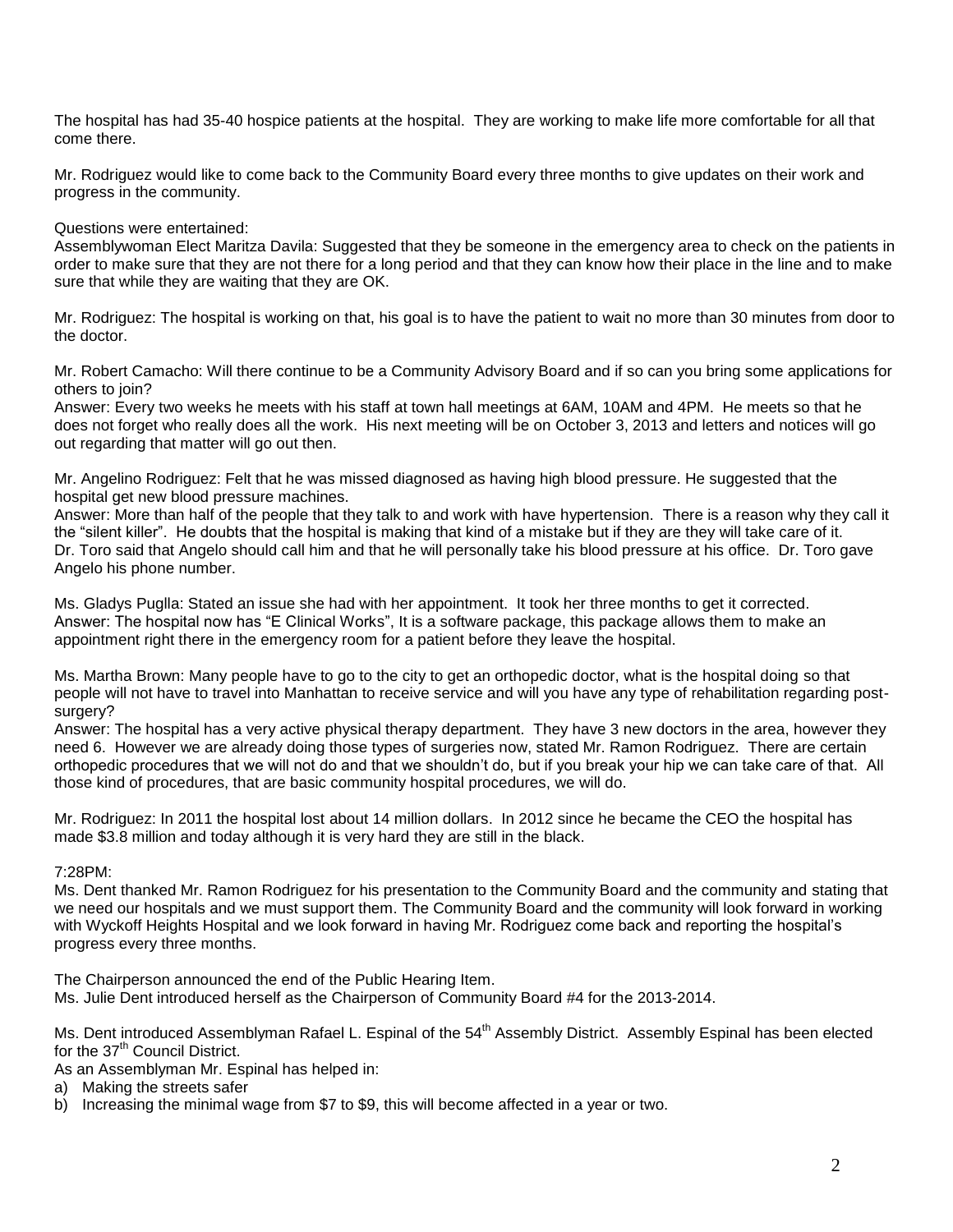### c) Making tougher gun laws since Sandy Hook.

As an Assemblyman he had to be in Albany from January to June, as a Councilman he will be here every day in the community empowering people to get together to make the City and State a better place. He thanked all for their continued support.

Ms. Dent thanked Assemblyman Espinal for coming to the meeting. She stated that our council people need to attend the community board meetings in its entirety so that they can hear some of the issues and concerns of their community. She wished him the best.

Maritza Davila the Assemblywoman Elected for the 53<sup>rd</sup> Assembly District: Ms. Davila is a long time resident of Bushwick. She was here when it burned down and was here to bring it back she stated. She has been a community activist for 25 years. As Assemblywoman Elect she has become the 1<sup>st</sup> Latino Assemblywoman in Brooklyn. She stated that there is a lot of work to do and as a community we must come together. She will be in Albany bringing state funding as Espinal is here. She thanked all who voted for her as well as those who did not.

Council Person Elect Mr. Antonio Revnoso for the 34<sup>th</sup> Council District: Ran for Education and Housing. He will continue to fight for the public schools.

While Mr. Reynoso was speaking he was interrupted by a few residents that reside at the Rheingold Development area. They were upset about the Rheingold rezoning. Ms. Bridget Blood took the lead by reading a letter that the residents in the area wrote. Below are a few words from it:

"Bushwick Community Against Rheingold Rezoning"

"It is our firm belief that Community Board 4 violated open meeting law when holding the private July 29<sup>th</sup> vote in favor of Rheingold development rezoning. - Residents of Bushwick have come together in opposition to this Rheingold development re-zoning and the undemocratic process by which it was privately approved. As individual and as a community, we neither fell heard nor represented in regards to the major rezoning proposal underway in our neighborhood…. We demand a sincere attempt to engage expressed community needs and opinions in this process of change. Residents of Bushwick were given two days' notice of the July  $29<sup>th</sup>$  vote. This is not sufficient time for our largely working class neighborhood to arrange attendance….Sufficient voices were not heard to gauge the true community feeling & needs….We have major concerns about this drastic plan to build a massive residential compound on functional industrial and open land. A quiet, proud neighborhood of homeowners will be dwarfed and shadowed by this proposal and the promise of industry forever pushed out of our side of Bushwick. This project will have a tremendously negative impact on the immediate community with overcrowding the nearest public schools, drastically reducing available parking, and creating a hazardous and potentially toxic environment from the demolition and construction process. Most importantly, we feel the approval and process to date has been a lost opportunity on behalf of Rheingold, Community Board 4 and our City Council representative to reinvent from within the visions and standards of those who liv, work and live here in Bushwick. "

The letter stated what they are against and what they require should the development go forth. They ended the letter by saying that "The Rheingold rezoning development fails Bushwick's current needs and fails to work toward building a healthy, just and inclusionary Bushwick."

### Ms. Whitted, the District Manager commented on the letter.

She stated that she was wondering why there was a full house tonight. She said that she wanted to be as open and honest as she could be with respect to Community Board #4.

- 1) Community Board #4 did host a public hearing on this matter at the June 2013 monthly community board meeting.
- 2) Rheingold was at that time brought before the board and the community. The developers were also present at the meeting.
- 3) The concerns that were stated in the letter that was read were addressed at the meeting.
- 4) Community Board #4 at that meeting did not take a vote; however, the board felt that more information was necessary in order for a vote to be taken.
- 5) Community Board #4 did take that vote on July  $29<sup>th</sup>$ , 2013.

"I am the District Manager of Community Board #4 and I will take the weight for not inviting you and whomever else to that meeting. However at the at meeting we did invite the

- a) Department of City Planning
- b) The Developers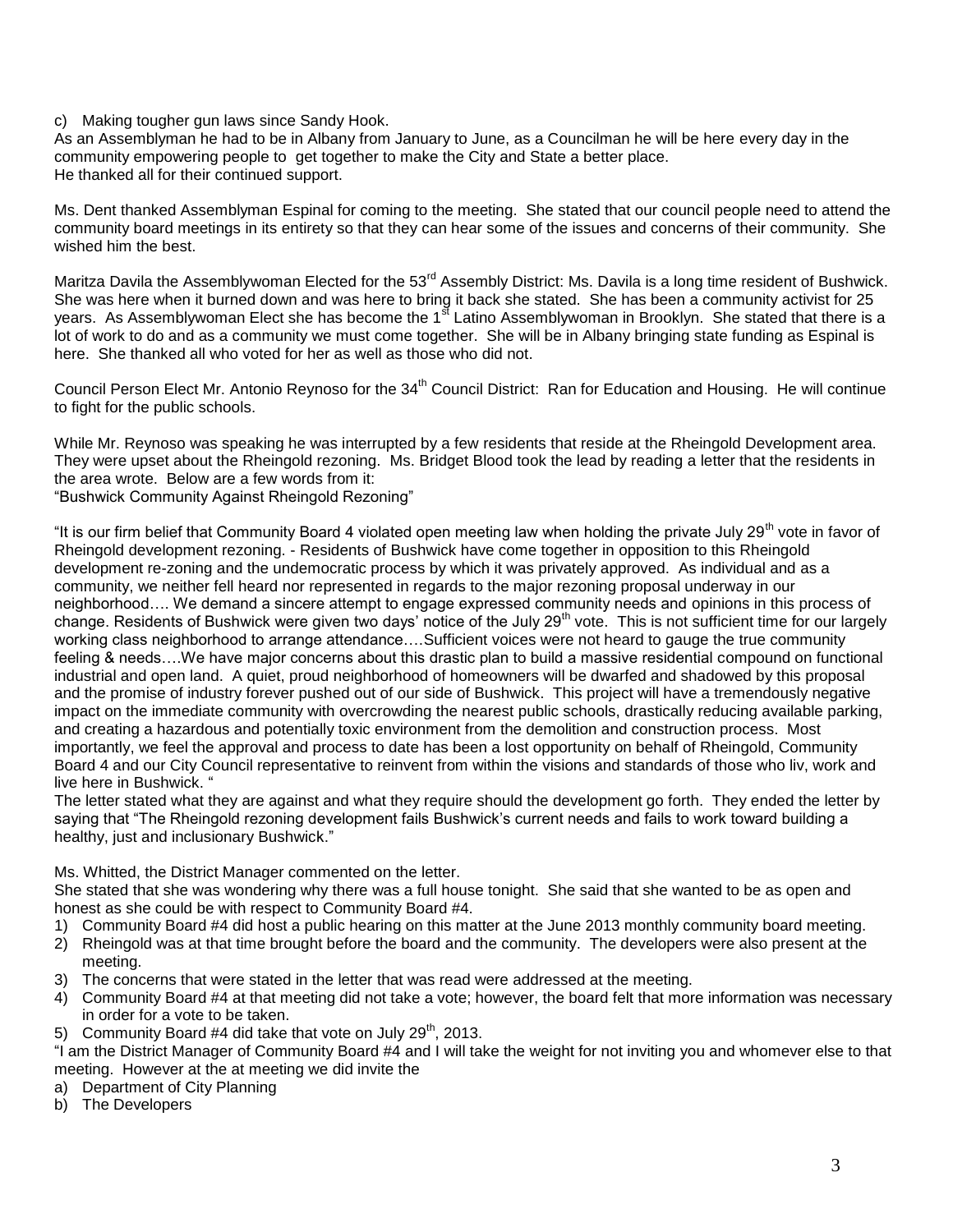c) The land Use Specialist of the Brooklyn Borough President's Office

At that meeting the board went over many of the concerns that were raised in the letter. Did the board vote on that issue at that time the answer is yes. Did the board do anything to hurt the Bushwick Community? In our opinion the answer is NO.

The District Manager acknowledge that they felt left out of the process, however she stated that she is happy that they are present at tonight's meeting. She let the residents know that if they signed the attendance book they will be made aware of future meetings.

As the Chairperson, Ms. Dent indicated there were at least two (2) other hearings that have previously taken place:

- 1) The hearing that Councilmember Diana Reyna had. Ms. Whitted was present at that meeting; however there were not a lot of people present at the meeting.
- 2) The Brooklyn Borough President hosted a meeting. The District Manager did not know if anyone in the room attended that meeting. (No one in attendance said that they were present)
- 3) On September 11<sup>th</sup> the Department of City Planning hosted a meeting. The District Manager did not know if anyone in the room attended that meeting. ( One or two persons at the meeting said that they were there)

If you were not able to be heard, there is a next level and another level that take place. There will be another opportunity to be heard at the New York City Council Meeting where they will take a vote on this project.

The Community Board #4 recommendation did go through. Ms. Whitted stated that for the past 20 years Community Board #4 priority has been housing.

Bushwick has changed and it is still changing. Ms. Whitted stated that where they live (near Flushing Avenue) it was this board that voted for those houses. Some people were upset about those houses. Community Board #4 along with the Elected Officials worked to get those houses built.

Low income housing definition as changed, what was low income years ago is not the same as low income housing is today. We all must work together Ms. Whitted said and not just come together when there is a problem on that end of Bushwick, we must come together for anything that impacts Bushwick whether it is on the west side of Bushwick or the east side of Bushwick.

There will come a time when we who represents this community have to make some decisions that is better for all of us. As we move forward with that we implore you to work with us, we impore you to stay a united group with us and I need you to recognize that the decisions that is made at this Community Board is not going to be accepted 100% by everybody. But is our job to do the very best that we can ;as we look forward to what is going to happen in the Bushwick Community.

Ms. Bridget Blood: Why was the vote postponed to July 29<sup>th</sup> and why was the press told that the meeting was not public? District Manager: I do not know from whom from the press you are getting your information from, however the board did not vote on June 18<sup>th</sup> at the board meeting because the Community Board wanted to have more information. At the previous meeting to mention a few of our concerns were:

School overcrowding, parking for all and not just for those who might pay for them, more affordable housing, private park space, etc.

They wanted to make sure that their thoughts were clear so that when this issue went to the next level of government that our concerns were addressed.

Community Board #4 held a Public Hearing on June 18, 2013 and you (Ms. Blood) was not there.

The Chairperson, Ms. Dent stated that this is not the first time that this developer appear before the board, the first time was three (3) years ago. This has been an issue for this developer since 10 years ago.

Ms. Verna Wise: This is not a personal attack on Community Board 4, we are saying that if we had known of the meetings that we would have been there, at least she would have. She apologized for the attacked, however she was told to come to the meeting and express their thoughts.

The Community Board has been having meetings at the same location for over 20 years. Ms. Whitted mentioned that some people do not know about community board meetings and some do not. People come when there is an issue that impacts them directly. Ms. Whitted apologize that Ms. Wise and others did not know about the meeting, however they try their best to inform the community.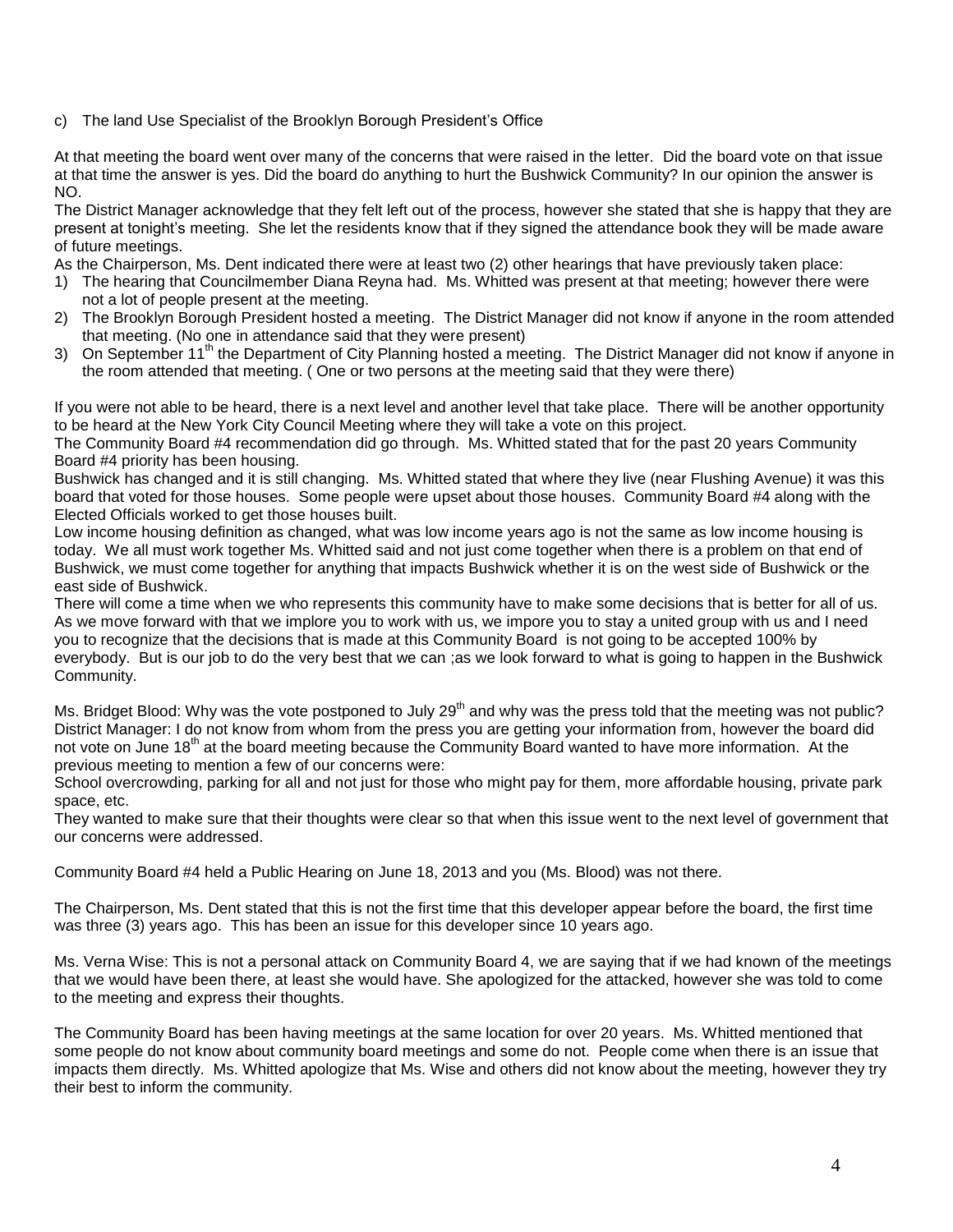The Community Board sent out over 900 newsletters informing the community about the meeting. Each month the board sends out information informing residents, community board organization and others about the meetings.

Ms. Wise: We do not know anything about any meetings, not just the community board meetings. When they want your vote they knock on your door, however no one knocked on our doors about this.

Ms. Dent said that when you came in to tonight's meeting you signed a book, now we know who you are and you know who we are. You will receive notices to come out to the meetings. Ms. Dent said that we want you to be present at the meetings. We want to work with you. The community comprise of all of us.

The Chairperson has been in Bushwick for over 49 years, her mother served on the Community Board also. She asked that they come to the meetings not only when it is a personal concern. We want everyone to be a part of the meetings. The Community Board sent out 900 letters and the information is on the website, we do not know why you did not know about it. We apologize that you did not get the information, but it is not too late.

The board meets at the same place every third Wednesday of the month. The Board has been fighting a long time for Bushwick, even when people did not want to live in Bushwick and when Bushwick was burning down. Don't read a letter telling us that we do not know, we do know. Addressing Ms. Blood Ms. Dent asked why the board didn't receive a copy of the letter in advance. Ms. Dent asked all to come out to the City Council meeting.

Ms. Maritza Davila: The empty space that is now called Rheingold; she was one of the children who had to walk through that big empty space. She was the only community advocates that were allowed in a room with 6 architects from Germany who developed Rheingold.

There are going to be 900 apartments and we are all struggling to get affordable housing. We cannot do that be fighting, we must work to together.

The new up and coming elected official will make it transparent, this is new to her and she will do the research. She is not sure whether anything can be changed; she will try to bring back the developers to a meeting so you can ask more questions.

The 421a law that was past a few years ago requires any developer to set aside a certain amount of affordable apartments. Ms. Davila said once she is sworn in she will set up another meeting with the developers.

PLEASE NOTE: For the rest of the meeting stood two young men holding up a black and white sign saying "They make plans for our disappearance". Pictured on the sign were skeletons sitting at a table.

The Chairperson, Ms. Julie Dent asked the District Manager, Ms. Nadine Whitted to call the first roll call. **Roll Call: 8:15PM** 29 members present constituting a quorum.

Ms. Dent asked for the acceptance of the agenda with any necessary corrections. Ms. Martha Brown moved to accept the agenda as written. It was second by Ms. Barbara Smith. All board members present were in favor.

Ms. Dent asked for the acceptance of the May and June 2013 month's minutes with any necessary corrections. The May and June meeting minutes was accepted by Mr. Cyril Joseph and second by Ms. Elvena Davis. All board members present were in favor.

#### **Chairperson's Report: 8:16PM**

Ms. Dent welcomed all to the first meeting of the 2013-2014 session of Community Board #4. The Chairperson, Ms. Dent stated that her role as the chairperson is to chair the meeting ensuring that the agenda is followed and that the meeting is conducted under the Roberts Ruler of Order. We will do our best to conduct the business of the board in a way that is both open and orderly. In doing so we must be mindful that only one person can speak at a time after he /she has been recognized to do so, she stated.

Ms. Dent asked that the Elected Officials and /or their representatives introduce themselves and state their respective address and telephone numbers.

1) Deputy Inspector Tasso of the 83<sup>rd</sup> Pct., 480 Knickerbocker Avenue, Brooklyn, NY, 718-574-1697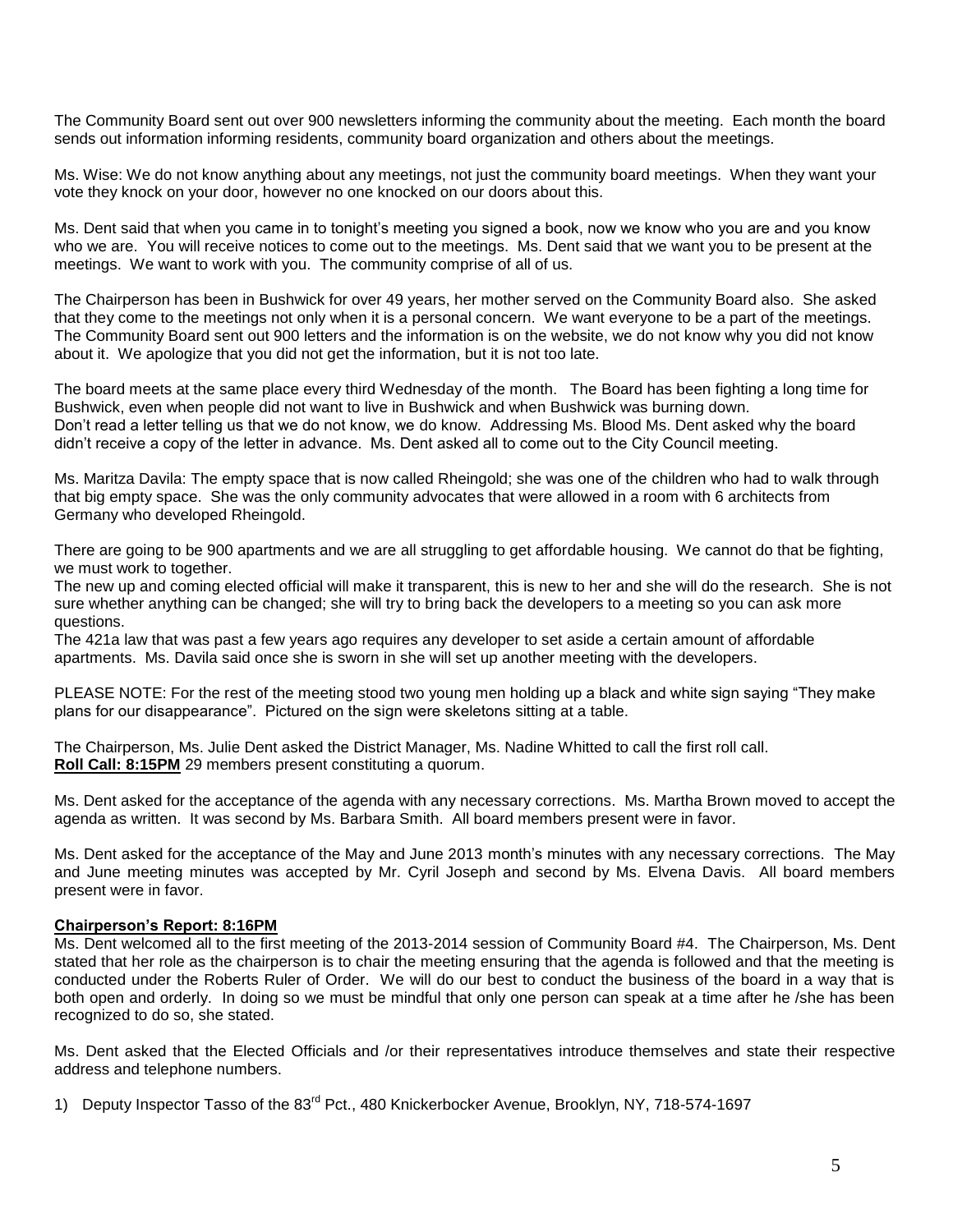- 2) Assemblyman Rafael L. Espinal, 54<sup>th</sup> Assembly District, 718-235-5627
- 3) Celeste Leon Representing Assemblyman Rafael Espinal, 840 Jamaica Avenue, Brooklyn, NY, 718-235-5627
- 4) Maritza Davila District Leader- NYS Assembly member elect
- Representatives from City, State or Federal Agencies:
- 1) Boniface WeWe, NYC Public Library, Washington Avenue Branch, 360 Irving Avenue, 718-628-8378
- 2) PO N. Robinson  $-83<sup>rd</sup>$  Pct. Community Affairs Unit, 480 Knickerbocker Avenue, 718-574-1697
- Ms. Dent introduced her Executive team:
- Ms. Martha Brown 1<sup>st</sup> Vice Chairperson, Housing and Land Use Committee Chair
- Ms. Victoria Fernandez 2<sup>nd</sup> Vice Chairperson
- Mr. Cirilo Nunez Recording Secretary
- Mr. Eliseo Ruiz Financial Secretary, Environmental Protection/Transportation Committee Chair
- Ms. Avellar Hansley Treasurer
- Ms. Virgie Jones Corresponding Secretary, Youth & Education Committee Chair
- Mr. Odolph Wright Parliamentarian, Economic Development Committee Chair
- Ms. Deborah Brown Arts and Culture Committee Chair
- Ms. Elvena Davis Civic and Religious Committee Chair
- Ms. Mary McClellan Health, Hospitals & Human Services Committee Chair
- Mr. Robert Camacho Parks and Recreation Committee Chair
- Ms. Barbara Smith Public Safety Committee Chair
- Mr. Raul Rubio Sanitation Committee Chair
- Ms. Luisa Olea Senior Citizens Committee Chair

As each board member reviewed the Committee Structure for the 2013-2014 season, please advise the District Manager if you prefer your time and service on a different committee.

Each committee chairs must establish a standard meeting day and time that are convenient for members assigned to the committee, keeping in mind that the majority must rule. Once a date has been chosen it will become the Standard Meeting Date so that everyone will become accustomed to that specific date / time.

Through this process, members of the public will often times opt to sit in or bring concerns to the committee's attention. Community residents are encouraged to attend committee meetings, although they are not permitted to vote. Their issues can be brought forth for discussion and ultimately the committee when necessary may vote on them. Community members may wish to attend meetings just as an observer to note what is going on; this is allowable and should not present any problems or concerns.

The office will be available to host meeting however the building closes promptly at 8:00pm, therefore all meetings will have to conclude by 7:45PM.

Committee Chairpersons will begin to receive weekly correspondence relative to their committees. In most cases this will be how agenda items are formulated. Committee Chairpersons will also have the option of creating agenda items from other sources i.e.: emails, community meetings, complaints, etc. After there has been the suitable discussion on items presented at the committee meeting a vote is taken. (Keep in mind only assigned board members are allowed to vote). In order to get the full board's recognition or endorsement, a motion or recommendation must be made. Thereafter, the committee Chair must write a report and list the recommendations which are to be presented at the Executive Committee Meeting (EXE). The Executive Committee is comprised of the various Committee Chairperson's along with the Officers of the Board. The meetings are held on the first Wednesday of the month at the board's office. During that time, the EXE determines when the committee's report will be placed on the board's calendar through public hearing or regular meeting.

Brooklyn Borough President – Recommendation for the Proposed Rheingold Re-Zoning, text and city map amendment. Be it resolved that the Borough President of pursuant to section 197-c of the New York City Charter, recommends that the City Planning Commission and City Council **approve** the zoning map and text amendment proposal subject to the following **conditions**:

1) That prior to the City Council review, the applicant provides its intended stipulation to the Council indicating that the development would be pursued according to: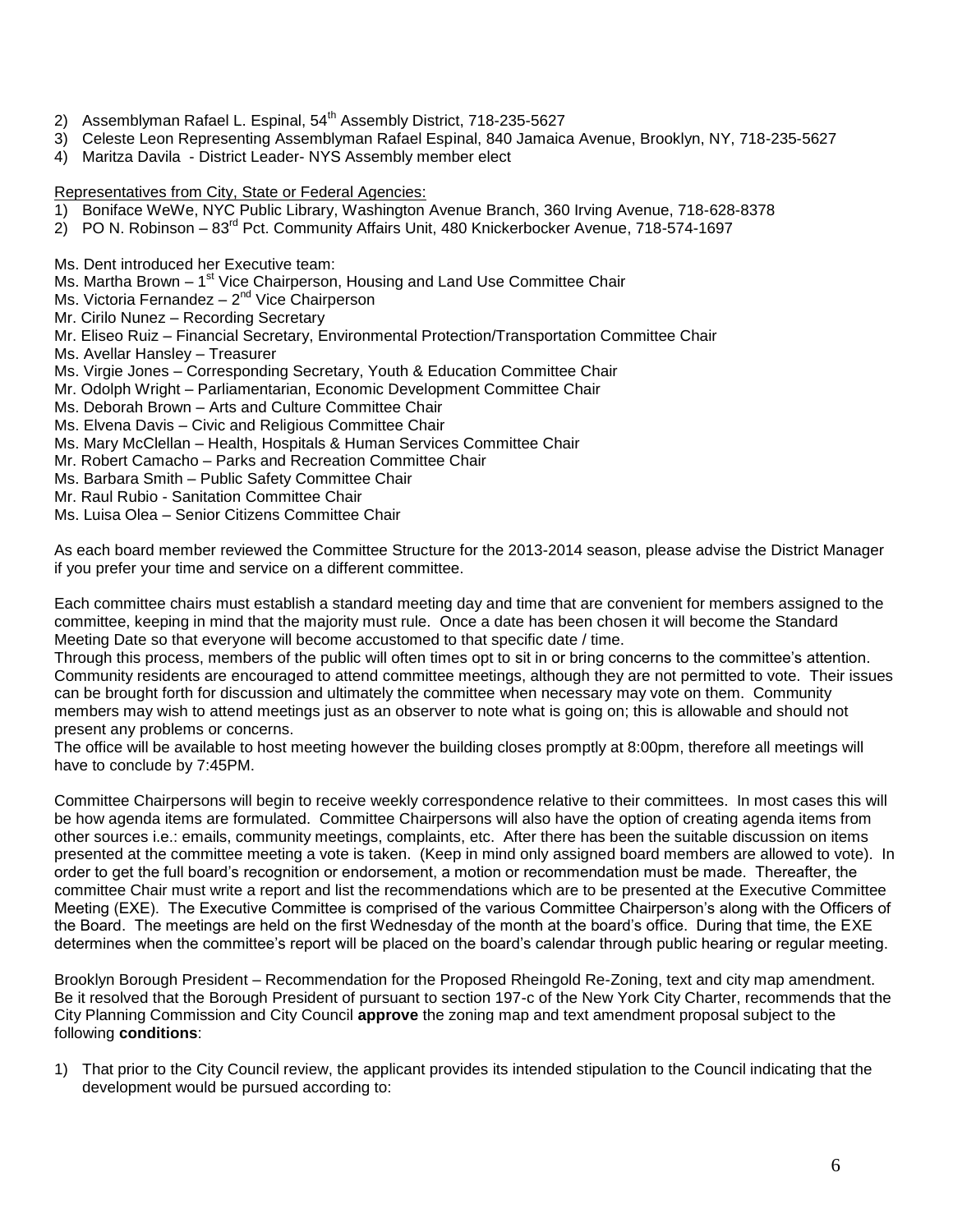- a) The filing of an affordable housing plan approved by the Department of Housing Preservation and Development;
- b) The filing for 421-a benefits pursuant to not less than 20% of the floor area not exceeding 60 % AMI; and,
- c) Establishing a mechanism to provide a percentage of low-income senior housing (without the need to pay rent in excess of 30 percent of household income), and that the City Council have such stipulations implemented prior to granting its approval.
- 2) That the senior housing component be increased so that the number of affordable units is 25 percent of the overall floor area.
- 3) That the developer adheres to the written commitment to further reduce the percentage of market rate development should discretionary Capital Budget dollars be appropriated to the development site for additional affordable housing above and beyond the inclusionary housing or affordable senior housing commitment.
- 4) That the Restrictive facilitate open space mitigation options, including those cited by the Borough President, pursued in consultation with Community Board 4 and local elected officials as an alternative to the mitigation described in the EIS regarding Green Central Knoll Park.
- 5) That the Restrictive Declaration for the 17,850 sq. ft. onsite open space, in addition to binding the developer's several hundred dollar commitment for the privately-held proposed open-

 space between Stanwix and George Streets, incorporated a public access easement and that such open be completed prior to the issuance of a Certificate of Occupancy on the properties controlled by the applicant or successors.

- 6) That the frontage along Flushing Avenue from Beaver Street to Gardens Street (Block 3138), an area that includes an existing supermarket, retain its existing MI-1 district, in lieu of the proposed R6A/C2-4.
- 7) That prior to City Council review, the applicant provides its intended stipulation indicating that the required parking triggered by affordable housing units would be indexed to be half the monthly rental of spaces of the marketing rate spaces and that such number of spaces be leased to those residing in the affordable housing units, and that the City Council has stipulation implemented.
- 8) That the City Council incorporates the applicant's commitment to monitoring the actual automobile ownership of the marketing rate units from the first phase of development and the commitment to provide more than the zoning minimum should statistics demonstrate demand warrants that additional parking should be provided.
- 9) That, prior to a determination by the City Council, the applicant fund and implement a study, in consultation with the Department of Transportation and Community Board #4 to determine if there is any feasibility to establish angled parking for streets that abut the applicant's property, and to the extent deemed acceptable to DOT, to pay for any costs to implement such parking scheme.
- 10) That the mapping agreement for the new street segments ensure that they are constructed by the applicant prior to the issuance of a Certificate of Occupancy for construction on Block 3141 (Stanwix Street) and Block 3152 (Noll Street)

Be it further resolved that the Department of Education consulted with the Administration and parent community of PS 145 in all of its stages planning for any reconfiguration of space within PS 145.

The Borough President also saw the same needs that the Community Board expressed.

Wyckoff Heights Medical Center – Community Health Needs Assessment Survey – was distributed at the community board's meeting in English and Spanish. All were ask to complete the survey so that the hospital can better serve the Bushwick's community health needs. Completed surveys can be returned to the Wyckoff Heights Medical Center as written or it can be returned to the Community Board. The survey forms can also be found on Community Board# 4 website.

NYC-DOE will host a public hearing on Wednesday, October 23, 2013 at 6pm at PS 299 - 88 Woodbine Street concerning the proposed opening and co-location at Achievement First North Brooklyn Preparatory Charter School with existing school PS 299 beginning in 2015-2016.

Community School District #32 – CEC: Thursday, September 26, 2013, I.S. 296 (auditorium) located at 125 Covert Street, Brooklyn, NY 11207 at 6pm. All are encouraged to attend.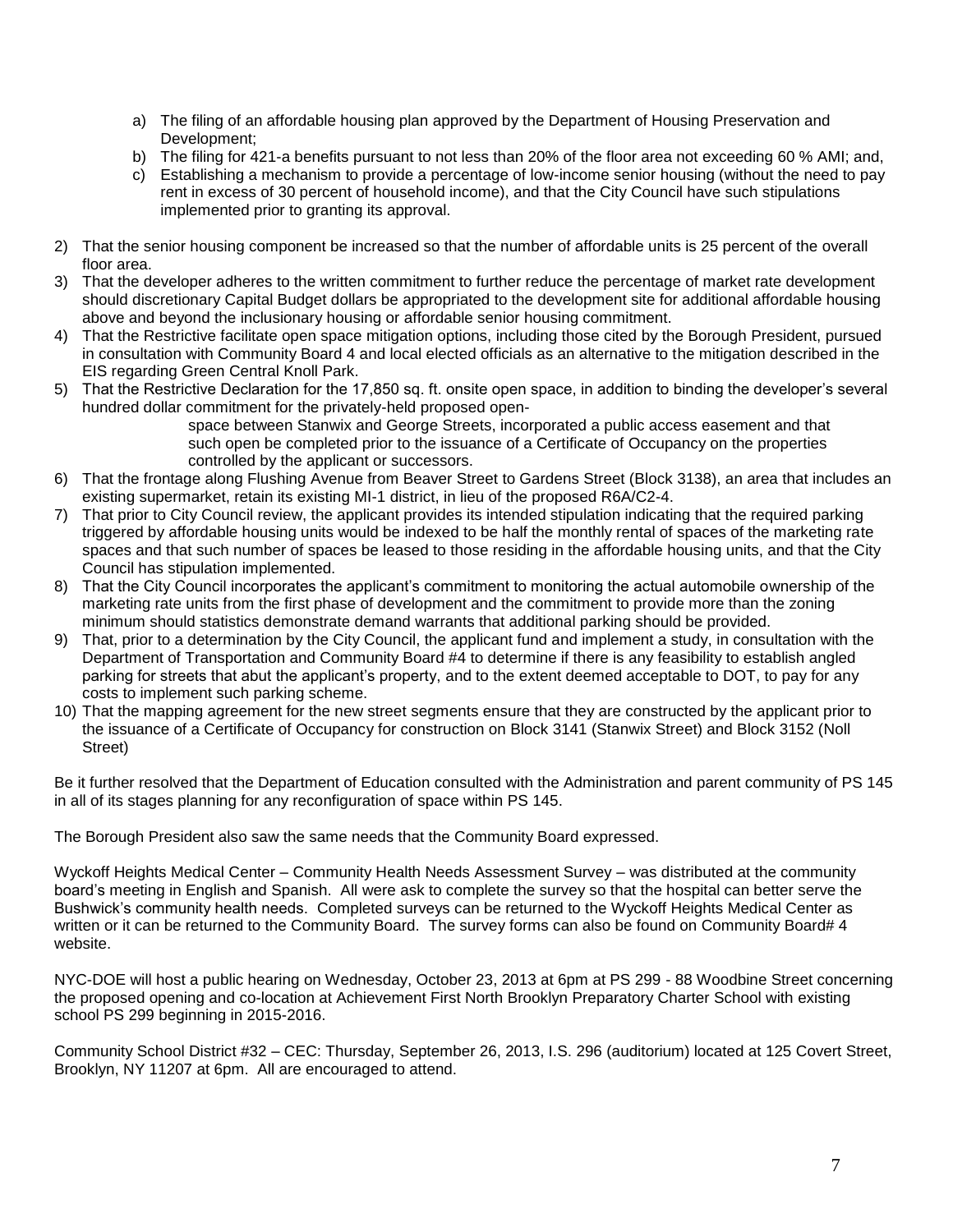### **District Manager's Report: 8:35PM**

Ms. Nadine Whitted welcomed all in attendance to the meeting. She stated: As we begin the new session I would like to clarify concerning the board holding close meetings with respect to the Rheingold Rezoning. As you know Community Board #4 held a ULURP Public Hearing at the June 19, 2013 meeting. During that time an ample amount of time was allotted to the presenters to answer questions as well as for the public and board members to ask questions.

Although the board did not take an official vote at that time the overriding sentiment was more affordable units for area residents. (Including senior citizens) Moreover the parking issue for the existing residents was also an issue and was not deemed sufficient, therefore parking for the new development would only comprise what is already in existence. The school over-crowding and development of parkland was not clearly outlined as we all heard at the June community Board meeting. Community Board #4 held another meeting where the official vote was taken in favor of the project modification /conditions. At the meeting representatives of the Forrest Lots LLC., the Department of City Planning and the Borough President's Office were present.

At no time was it the board's intention to represent the community in a way that was unfair or closed.

### Agency Updates:

MTA – Transportation Authority Re-opened the Central Avenue – M Station on August 16, 2013.

The work involved:

Reconstruction of the control house, refurbishment of the station agent booth, full replacement of the street and platform stairs, new canopies, installation of new windscreens, structural repairs throughout the station, installation of the new drainage system and repairs of column bases.

L – Line shut down weekend of November 16 and 17, 2013

### NYC Department of Transportation

Roadbed repair work has been completed on Bushwick Avenue from Dekalb Avenue to Palmetto Street, Myrtle Avenue between Broadway to Bushwick Avenue

NYC Department of Parks and Recreation

The comfort facility at Bushwick Park near the (Barry Morrow Ball-field) has been completed. The Rudd Playground (at Aberdeen Street) has been completed.

FDNY/DOB/OEM 1180 Halsey Street vacated by DOB 15 Suydam Street – 2 alarm fire 1238 Hancock Street – DOB requesting demolition due to structural life safety violations 853 Hart Street – a three story bar

NYPD–83rd Pct.

Do not leave spare keys in your vehicle: An experienced thief knows all the hiding places. Store spare keys elsewhere, possibly your wallet or purse.

Other Issues:

As to date the working with local organization, churches, and block associations has caused 79 street closing applications to have been processed successfully for the year. Each year the process becomes more detailed and the time consuming, however planning early will effect a positive change.

Community Board # 4 Meetings -

At this time committee chairperson are developing Standard Meeting Dates (SMD). In some cases these SMD have remained the same as during the previous session.

So far the Housing and Land Use Committee (HLU) Last Tuesday of the Month Public Safety Committee (PSC) 2<sup>nd</sup> Tuesday of the Month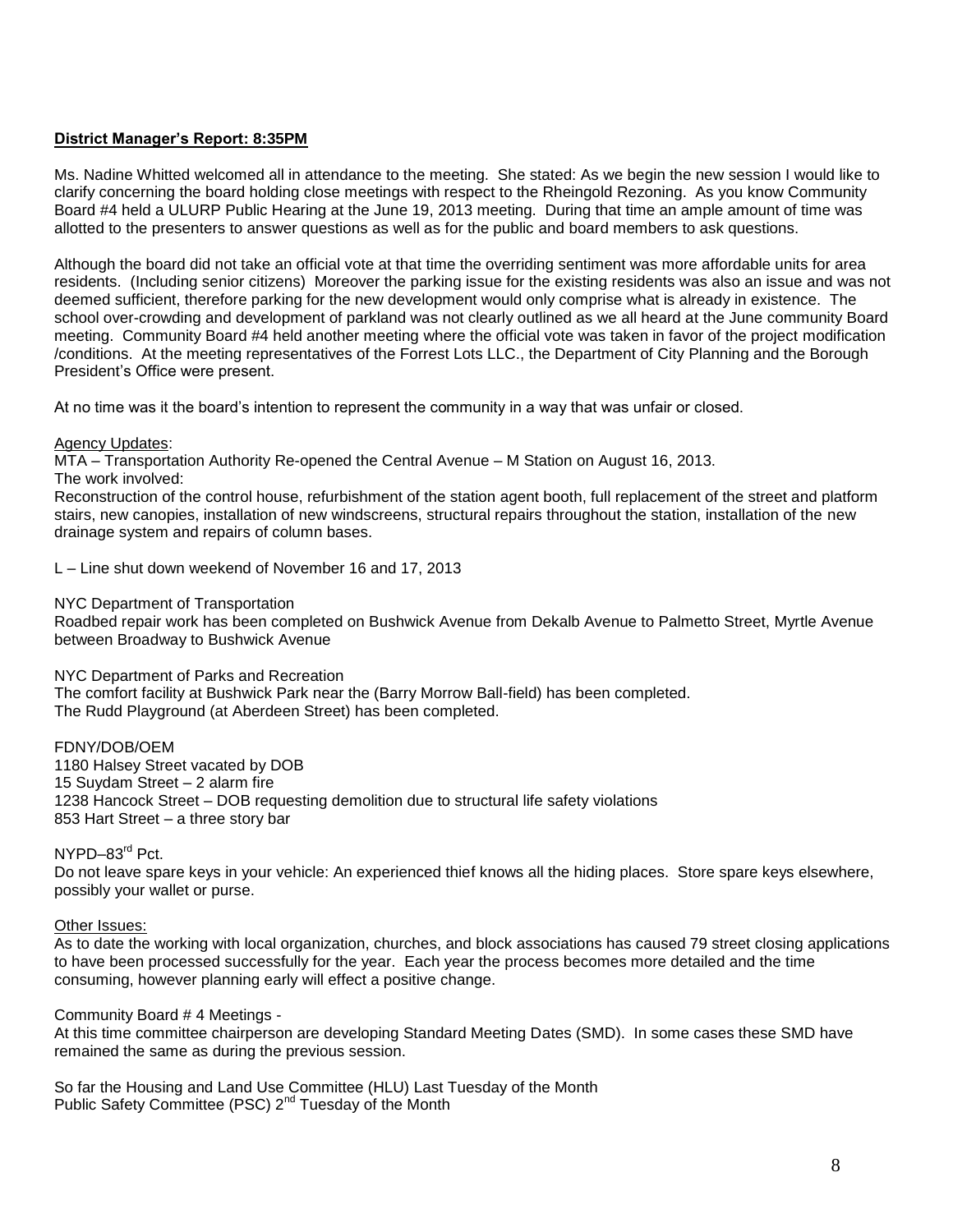In the case of the other committees the Standard Meeting Dates (SMD) must be agreed upon. As soon as the SMD become available the information will be publicized for all.

Should any community member have interest in joining with another committee, please let the District Manger know.

Lower East Side Ecology Center in partnership with Bushwick Eco Action Network (BEAN), EcoStation:NY / Bushwick Campus Farm, BCCP Bushwick Community Partnership Program, and Community Board #4 presents… Electronic Recycling Event: Saturday, September 28, 2013 in front of the Bushwick Campus located 400 Irving Avenue from 10am to 4pm. Free for residents and non-profit organizations.

## **Committee Reports: 8:44PM**

Public Safety Committee (PSC): Ms. Barbara Smith, Committee Chairperson, Tuesday, September 3, 2013, 6PM, Location: 83<sup>rd</sup> Pct., 480 Knickerbocker Avenue (Muster Room), Brooklyn, NY

Members Attending: Barbara Smith, Victoria Fernandez, Linda McKinley, Miriam Lamboy, Freddy Fowler, Anne Guiney, Maria Gomez, Mary McClellan, Elvena Davis and Gladys Pullga

Others Attending: PO Damarys Franco, 83<sup>rd</sup> Precinct, SLA Applicants SLA Requests:

1) Mi Cabana Restaurant Inc., 1006 Flushing Avenue: Applying for a renewal of their expired (5-31-13) Liquor Wine and Beer License. – Denied

Applicant did not attend SLA sessions hosted by CB#4 twice on 5/28/13 & 9/3/13. 311 have received numerous complaint calls. The NYPD has received many complaints from residents regarding loud music. There has been no attempt to resolve the issues and improper signage.

- 2) The New Lempira Corp., 94 Wilson Avenue: Applying for a new Wine /Beer Tavern License. On Hold until further documentation is received
- 3) AMBAR, 277 Wyckoff Avenue: Applying to renew a Liquor /Wine/Beer Restaurant License. NO SHOW
- 4) Marithita's Coffee Shop, 1183 Broadway: Applying for a new Liquor/Wine/Beer Restaurant License Approval with the following operational hours: Monday through Thursday, 6PM to 1PM. On Friday and Saturday 6PM to 3AM and Sunday 8PM to 12 Midnight.
- 5) The Brass Bottle, 201 Central Avenue: Applying for a new Liquor/Wine/Beer Tavern License Approval –NO ROOF TOP, Monday through Friday 8PM to 2PM, Live music Friday and Saturday from 6PM to 8PM. On Sundays from 12 noon to 12 midnight.
- 6) Starvue, 234 Starr Street, space #1: Applying for a new Wine/Beer Tavern License/DJ. Approval with the following operational hours: Wednesday and Thursday 8PM to 2AM, Friday and Saturday 8PM to 4AM.

Public Safety Committee (PSC): Ms. Barbara Smith, Committee Chairperson, Tuesday, September 9, 2013, 6PM, Location: 83<sup>rd</sup> Pct., 480 Knickerbocker Avenue (Muster Room), Brooklyn, NY Members Attended: Elvena Davis, Maria Gomez, Mary McClellan, Rev. Aytes, Freddy Fowler, Linda McKinley, Victoria

Fernandez, and Anne Guiney Others Attending: Nadine Whitted- District Manager, DI A. Tasso- Commanding Officer, 83<sup>rd</sup> Pct., PO Damarys Franco

and PO Natalie Robinson, Community Affairs Officers

Israel Martinez, Carlos Oyola, Rosa Frias, Shirley Boyce, Bernice Townsend, Carmen Hernandez, Henry Woodson, Barbara Freemnan, Tinesha Davis, Caleb Custer, Yislen del Luna, Jara Aquino and Mary Shaw

Items Discussed:

The District manager gave an over-view of the function of the Public Safety Committee and asked the guest if they had any issues/concerns that could be discussed publicly. (Barring any item that the NYPD fills that should be address on a one to one basis) The guest were encouraged to continue attending the meetings and to bring their neighbors.

Police Officer Franco gave the group information on: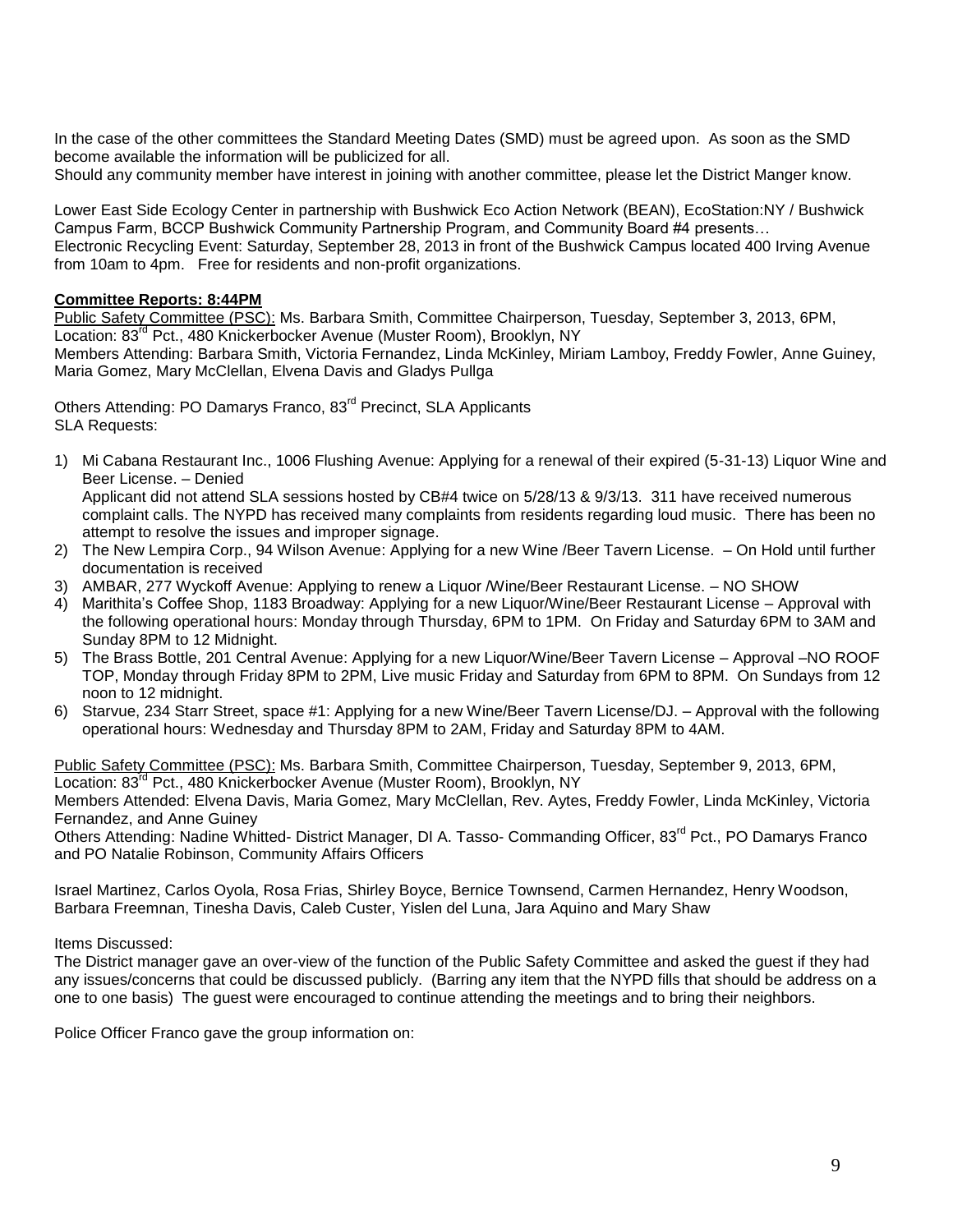Noise Levels – A Guide to NYC – Noise Code, this publication can be found on the DEP's website. She informed that most complaints concerning noise is called into the 311 system, then transferred to the precinct. Often these complaints receive low priority. It was suggested that prior to reaching out to the community affairs office, attempt to resolve the problem through conversation. If this is not possible then contact the Community Affairs Office.

Bike Safety, Delivery Safety – Obey traffic signs and signals, never ride against traffic, always wear a helmet.

Business owners who employ commercial bicyclist must: provide helmets, upper body vest with the business name and operator's identification number, a white headlight with red taillight and a bell or other audible signal (not a whistle)

Vendor – Requirements: NYS Sales Tax Permit, NYS Tax Certificate, General Business License from City County Clerk, Vendors/Peddlers License from City Council Clerk and Food Protection Course for Mobile Vendors For more information go to: [www.nyc.gov/health](http://www.nyc.gov/health) NYS Consumers Affairs Office DCA Licensing Center 42 Broadway,  $5^{th}$  Floor, New York, NY 10004 Criminal Description Sheet – To be used for reporting criminal activity, this can be dropped off at the 83rd Precinct anonymously.

The Community Council Meetings are held every third Tuesday of every month at 6:30PM at the 83<sup>rd</sup> Pct. All Are Welcome!!! 480 Knickerbocker Avenue, Brooklyn, NY 11237 – 718-574-1605/718-574-1609

Community Affairs: 718-574-1697, PO Franco & PO Robinson Crime Prevention: 718-574-1688, PO Iannotti

#### **Recommendations: 8:48PM:**

The PSC made six (6) requests regarding liquor licenses. The Public Safety Committee requests support for their entire report: Motion to support PSC report was moved by Mr. Cyril Joseph and second by Ms. Joanne Grant. All members present were in favor. Motion moved.

#### **Old Business: 8:55PM**

By Laws has been rectified: Motion by Ms. Martha Brown to accept the by-laws as present, the motion was second by Mr. Freddy Fowler. Motion accepted by all board members that was present.

#### **Announcements: 8:56PM**

Bushwick Farmers Market's Calabazafest! Is back! Save the Date: Sunday October 27<sup>th</sup>, rain date Sunday November 3<sup>rd</sup>. For more information contact Sean-Michael at [sean@ecostationny.org](mailto:sean@ecostationny.org) or call 646-393-9305

Evergreen Lots: let's make a community Garden at 120 Jefferson Street! Visit [http://evergreenlots.tumblr.com](http://evergreenlots.tumblr.com/) o[r https://www.facebook.com/evergreenlots](https://www.facebook.com/evergreenlots) for more information.

Barbara Smith: President of the 83<sup>rd</sup> Pct. Council – Donations is now being accepted for Thanksgiving Basket. The baskets will be given out on the Monday before thanksgiving to low income Bushwick residents. Names are to given to PO Franco at the 83<sup>rd</sup> Pct. along with the residents address and the amount of their family members.

Bushwick Film Festival 6<sup>th</sup> Annual Event: October 3-6, 2013, 1115 Flushing Avenue

Brooklyn Public Library: English as a second language classes for Fall 2013 - Beginner Class: Washington Irving Branch, 360 Irving Avenue @ Woodbine Street Wednesday and Friday Morning (10AM -1PM) Beginning September 25<sup>th</sup> to December 11<sup>th</sup>, 2013